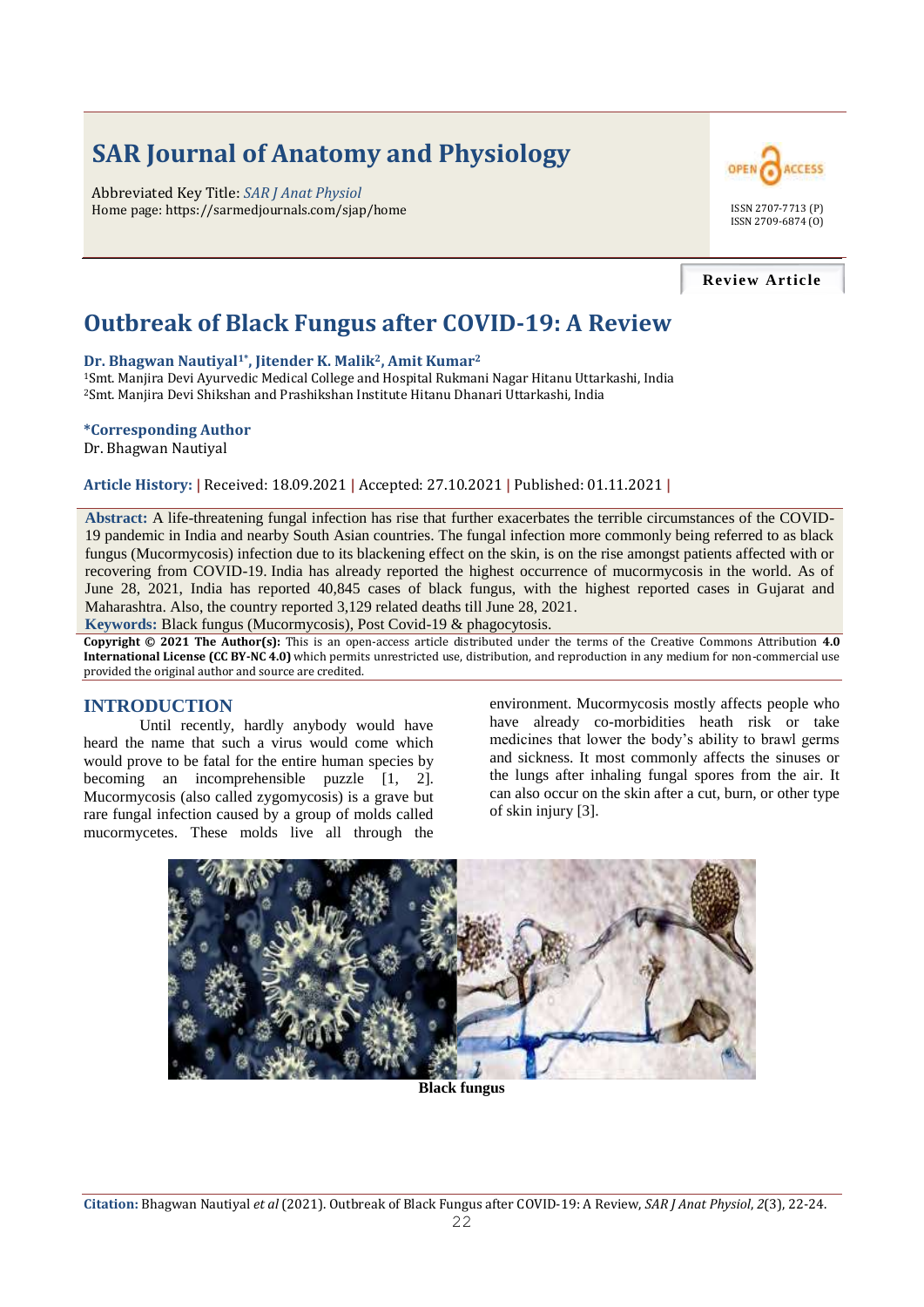#### **Types of mucormycosis [5-9]**

- **Rhinocerebral (sinus and brain) mucormycosis**
- **Pulmonary (lung) mucormycosis**
- **Gastrointestinal mucormycosis**
- **Cutaneous (skin) mucormycosis**
- **Disseminated mucormycosis**

#### **Phylogenetic View**

Zygomycetes are the fungi class which causes fatal infection generally known as zygomycoses and both the Mucorales and Entomophthorales are belonging to zygomycetes class of fungi. Rhizopus, Mucor, Absidia and Cunninghamella are the genus which comes under Mucorales and Conidiobolus and

Basidiobolus are the two genera belong to Entomophthorales. Most of the human fungal infection caused by Mucorales fungi, hence mucormycosis and zygomycosis are interchangeably used. Among all these pathogens, highly pathogenic and mainly diseasecausing pathogen is Rhizopus oryzae [10].



#### **Risk factor**

COVID-19 patients normally suffer from a decreased level of lymphocytes, mainly helper T-cells and cytotoxic T-cells. These cells play a fundamental role in the inflammation-mediated immune response of the body, and their reduced level makes COVID-19 patients extremely susceptible to secondary bacterial and fungal infections [11]. The major risk factors are as follow:

- Severe Covid -19 patient (< 6weaks).
- Uncontrolled Diabetes
- Chronic granulomatous
- Primary immuno deficiency
- Renal failure
- Prolong use of corticosteroid drug therapy
- Use of Immuno- suppressive drug like Tocilizumab
- Prolong ICU stay patient
- Truma, Burn & IV drug abuses
- Voriconazole therapy
- Contaminated apparatus

| <b>Symptoms of Mucormycosis</b>        | <b>Symptoms</b>                                                            |
|----------------------------------------|----------------------------------------------------------------------------|
| Rhinocerebral<br><i>(sinus)</i><br>and | One-sided facial swelling                                                  |
| brain) mucormycosis                    | Headache                                                                   |
|                                        | Nasal or sinus congestion                                                  |
|                                        | Black lesions on nasal bridge or upper inside of mouth that quickly become |
|                                        | more severe                                                                |
|                                        | Fever                                                                      |

#### **Symptoms of Mucormycosis [12, 13]**